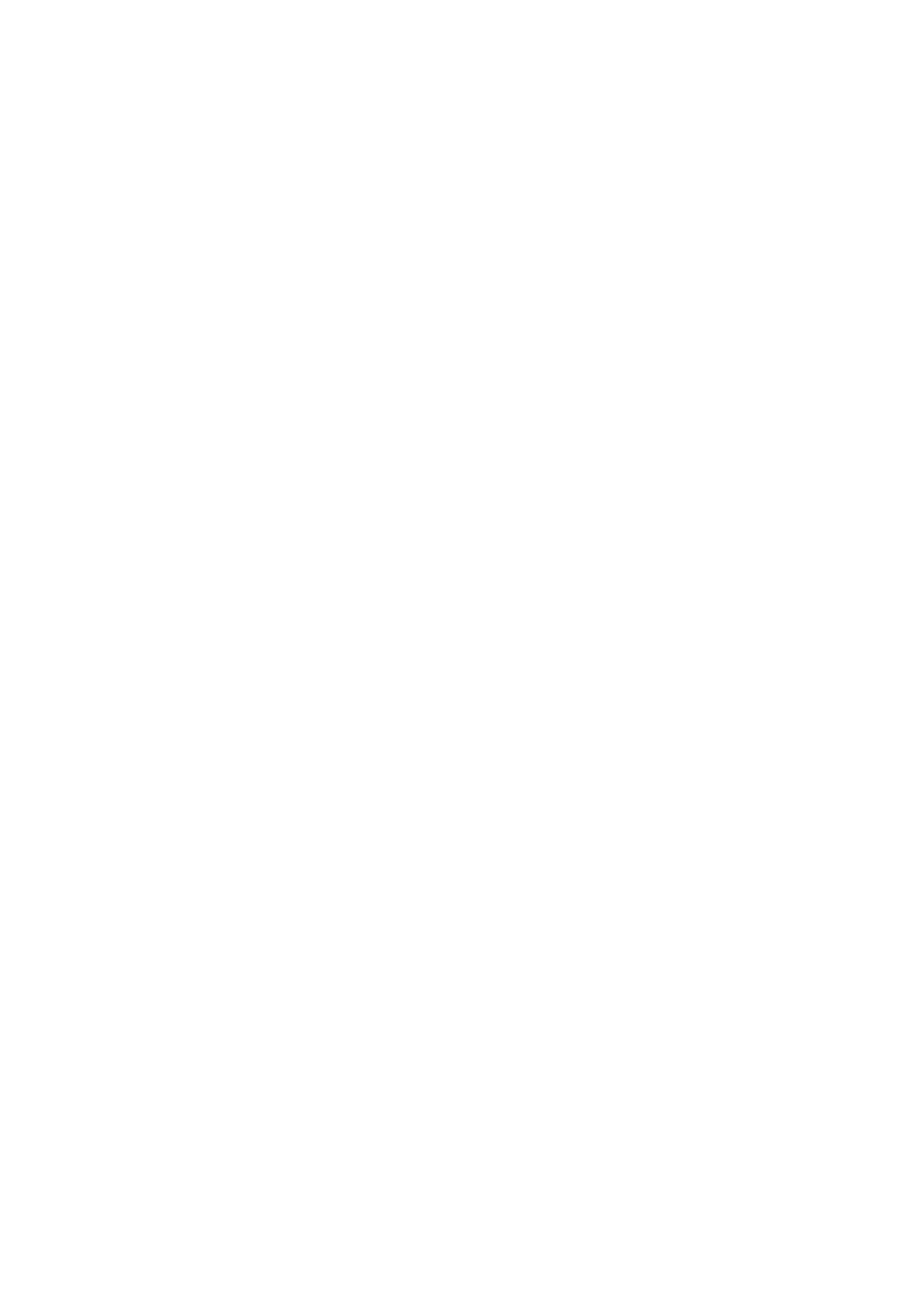1 Ought we be monists? Discuss, drawing on the views of one or more of: Cavendish, Hume, Leibniz, Spinoza.

# **Introduction**

In this essay I will argue in agreement with the statement that we ought to be monists. In particular, I contend that Spinoza's argument for monism is forcefully made and therefore the burden is on the pluralist to prove that monism isn't true. Inwhat follows Iwill follow Rocca's strategy in defending Spinoza's argument. I shall begin by elucidating three key concepts, go on to expound the argument, and anticipate potential objections along the way.IconcludethatSpinoza'sargumentcanreadilycircumventalloftheseobjections.

#### **Three ontological concepts**

The defining tenet of Spinoza's monism is as follows:

1. Only one infinite substance (God) exists.

Three key concepts are at work in Spinoza's argument for monism. They are substance, attribute and mode. Let us elucidate these three terms.

2. Substance is "that which is in itself and conceived through itself".

Spinoza understands the notion of "conceiving" in terms of explanation. If A is conceived through B, then A is made intelligible in terms of B. Accordingly, when Spinoza says that substance is "conceived through itself" or self-conceived, he means that substance is not made intelligible in terms of something else – it is self-explanatory.

3. Attribute is "what the intellect perceives of a substance, as constituting its essence".

Attribute tells us what it is to be a substance S: it is not something that exists separately from S. Attribute is therefore not ontologically distinct from substance. To the extent that attribute "constitutes the essence" of S, an attribute is fundamental in the sense that all other features of Scan be understood in terms of it. To illustrate, let us say that S has the attribute of thought. Other less fundamental features of S such as imagining, desiring, willing etc. have to be understood in terms of thought. By contrast, the attribute of thought is not conceivedthoroughanyotherfeatureofS.So,likeS,theattributeofSisself-conceived.

4. Mode is "that which is in another through which it is also conceived".

Theconceptofmodeisbestexplainedincontrastwithattribute.Sowhereasanattributeis aself-conceivedfeatureofasubstanceS,amodeisafeaturethatisdependentonother features of S. For example, the mode of a table (e.g. its being two inches wide) has to be understoodintermsoftheattributeofextension.Toputthingsinmorefigurativeterms,we can think of attribute as the starting point of the chain of explanations that comes with S.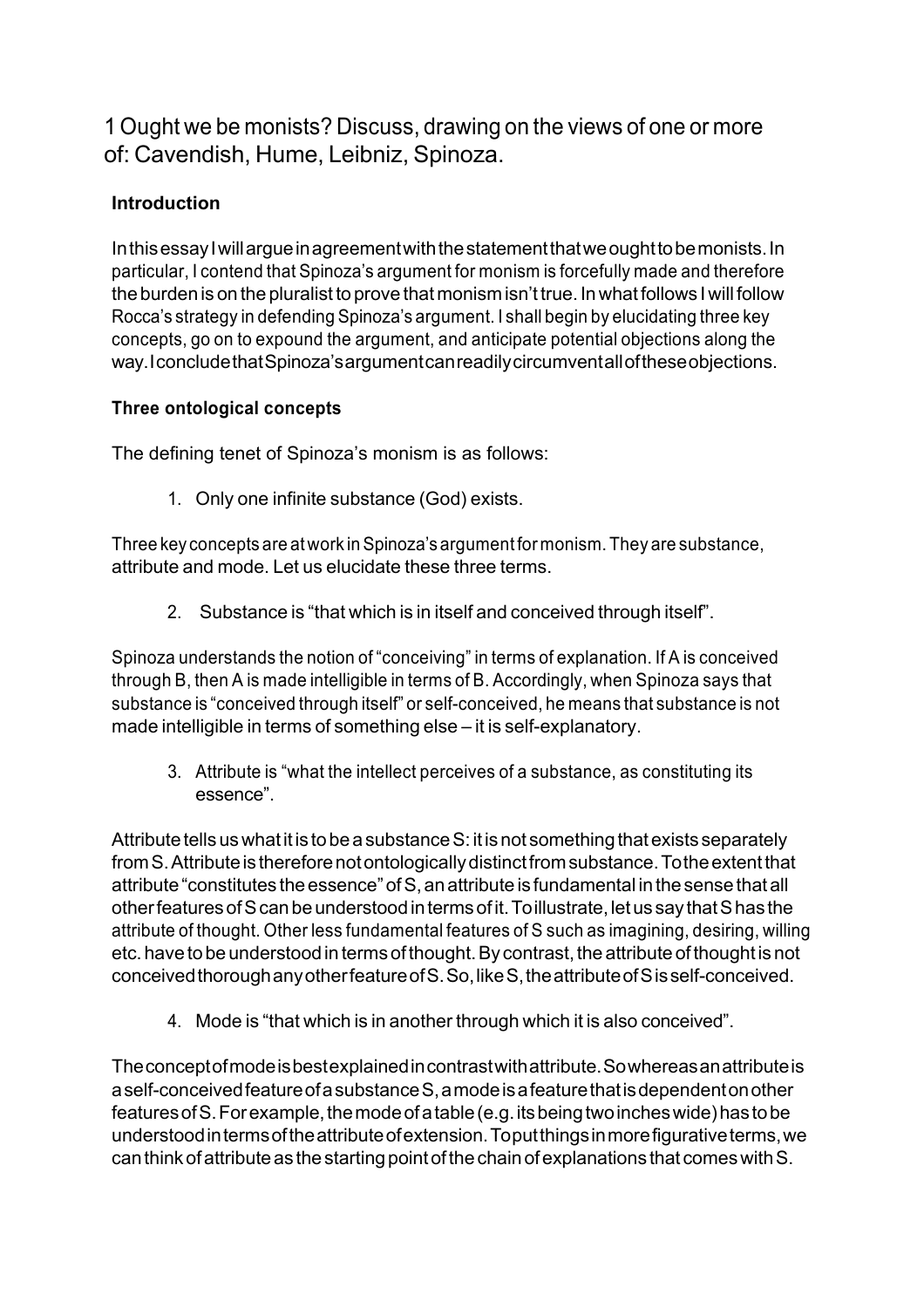Modesaredifferentpointsintheexplanatorychain;theyallhavetobeunderstoodinterms of that oneattribute.

If we add all the claims (1, 2, 3 and 4) together, this leads to the following picture: all that existsaresubstanceandmode.ButinsofaraseverythingapartfromGodhastobe conceivedintermsofit,Godistheonlysubstance.EverythingelsearemodesofGod.

UptillnowIhaveassumedthattherelationshipbetweensubstanceandmodeisoneof conceptual dependence. But this assumption can be challenged. Let us briefly look at an alternative reading of the contrast between substance and mode.

## **An alternative reading of the relation between substance and mode**

Joachim suggests that we should understand the contrast between substance and mode as the 'metaphysical correlate of the logical antithesis of subject and predicate'. My criticism of thisreadingmatchesthatofCurley:itdoesn'tsitwellwithSpinoza'sdefinitionofsubstance and mode.(1), (2) and (4)together imply that everything else apart from God are in God (Ethics1p15).ButifwearetoaddthisclaimtoJoachim'sinterpretation,wewouldhaveto accept that particulars like trees, apples, people, cats, etc. are properties of God. It turns out that things that we typically think that of as real are not subjects of predication after all. They are just predicates.

What adds to the absurdity is the fact that Joachim's reading, as Bayle forcefully puts it, rendersGodchangeable.Hereiswhatwouldhappenifweassumethatfinitethingsare propertiesofGod.Itisquiteclearthatweallhavedifferentdesires.Atanyparticularinstant, I mightwant something that you do notwant(e.g. I mightwant a cup of coffee to brighten my day; the same need not apply to you). In that case, we would have to predicate contradictory properties ofGod.

We can argue at the outset that this result is unacceptable. Not to mention it contradicts textual evidence: it is quite clear that in Part 1 of the Ethics Spinoza was hoping to postulate a God with nothing in common with man. As such, Spinoza's postulation of God's immutability is fundamental to his argument for monism. Joachim cannot justify this alternative reading when it undermines one of Spionza's commitments.

In short, if Spinoza's argument is to be tenable, we must understand the relationship between substance and mode as one of conceptual dependence, as opposed to predication.

I shall now argue that this reading of Spinoza makes his argument defensible against potential criticisms.

#### **Evaluating Spinoza's argument for monism**

Spinoza's argument can be formulated thus:

- A. Two substances cannot share the same attribute (1p5).
- B. It pertains to the nature of a substance to exist (1p7).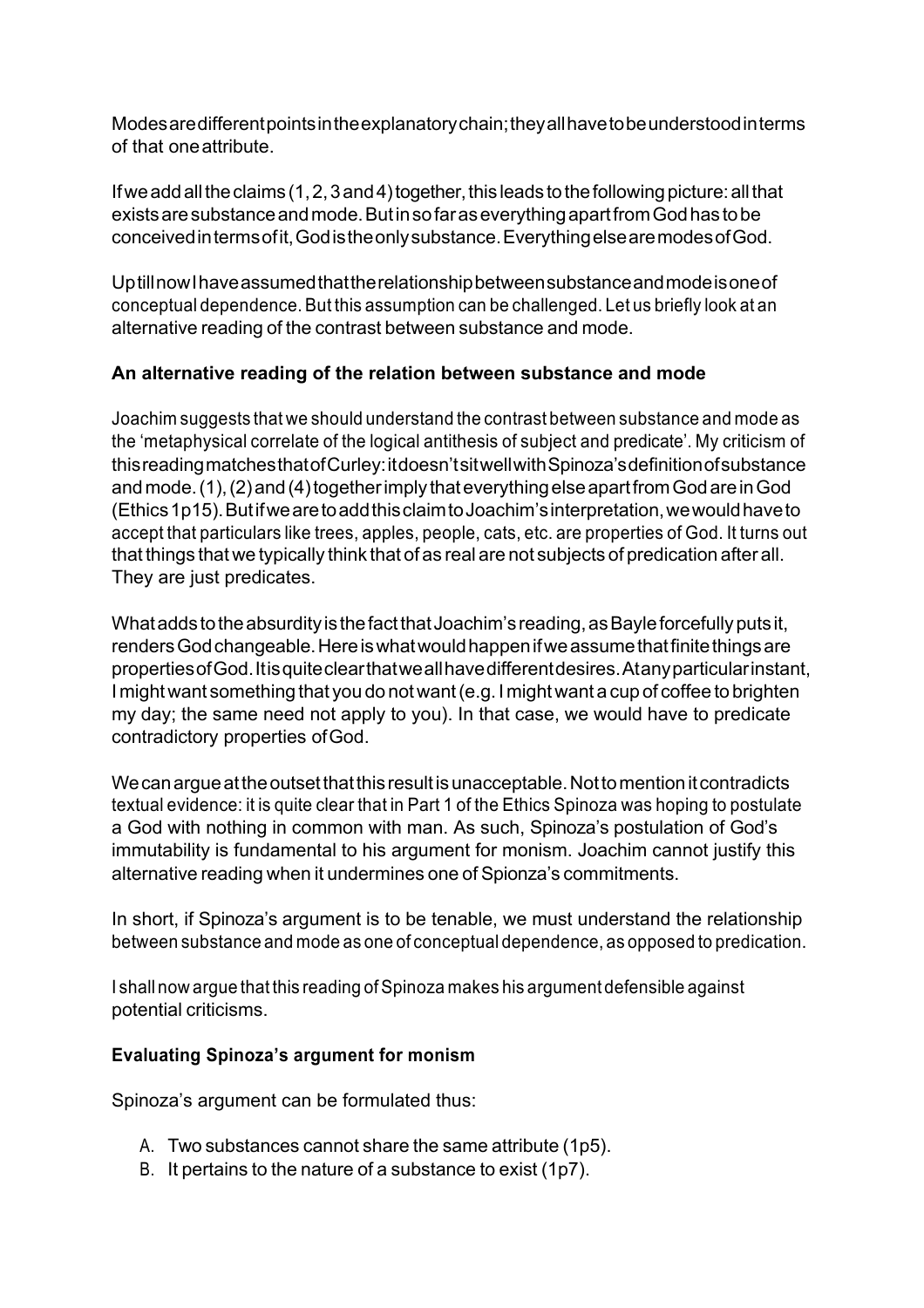- C. God, defined as the substance as infinite attributes, exists (By 1p7).
- D. As a result, no substance besides God can exist (From A to C).

Howdowegetfrom(C)to(D)?Spinoza'sreasoningisthis:Godisasubstancewithinfinite attributes.Because of that, if other substance besides God exists, that substance would have to share attributes with God. But sharing of attributes is prohibited by Spinoza. So, no substance besides God can exist.

In what follows I will consider each step and evaluate potential objections along the way.

A. "There cannot be two or more substances of the same attribute". (1p5)

1p5ismotivatedbyconsideringwhatwouldhappenifweallowthattwoormore substances can share the same attribute.Spinoza argues that when this happens, we have no way of telling these substances apart. Since this is an absurdity, Spinoza concludes that any sharing of attributes is impossible.

But why should we accept that there is no way of telling these substances apart? According to Spinoza, in order to tell A apart from B, we need to refer to some difference between A and B. This difference has to reside in a difference in their properties (1p4). By asserting the truth of (1p4), Spinoza is upholding the Principle of the Identity of Indiscernibles. This principlestipulatesthatnotwodistinctthingshavealltheirpropertiesincommon.(1p4)isa corollary of thisprinciple.

Sowehavetwooptions.Wecantelltwosubstancesapartbasedonadifferenceintheir attributes or in their modes. But the first option isn't really open to us. For we have been assuming that these substances share the same attribute. The question is whether we can tellthemapartbasedonsomethingotherthanadifferenceinattribute.Accordingly,our question now becomes whether substances of the same attribute can be individuated by their modes.

Spinoza rejects this possibility, however.Spinoza has made one thing very clear: modes must be understood in terms of attributes but not the other way around. In light of this, we are permitted to ignore any differences in modes when we try to tell two substances apart. Unfortunately, we have already eliminated attributes as individuators of substances. So we areleftwithnolegitimategroundsfortellingsubstanceswiththesameattributeapart.This is why Spinoza rejects the sharing of attributes amongst substances.

In opposition to this, Leibniz argues that substances of the same attribute can be individuated by attributes that they do not share. An example would be helpful here. Suppose that substance A has attributes x, y and substance B has attributes y, z. Although they both share the attribute y, there are other attributes which they do not share. This amounts to a difference in attributes. It appears that it is possible for two or more substances to share an attribute, at the end of the day.

However,Spinoza can readily overcome this objection.He can argue thatLeibniz's example is ruled out by his definition of attribute. In this example, attribute y would not enable us to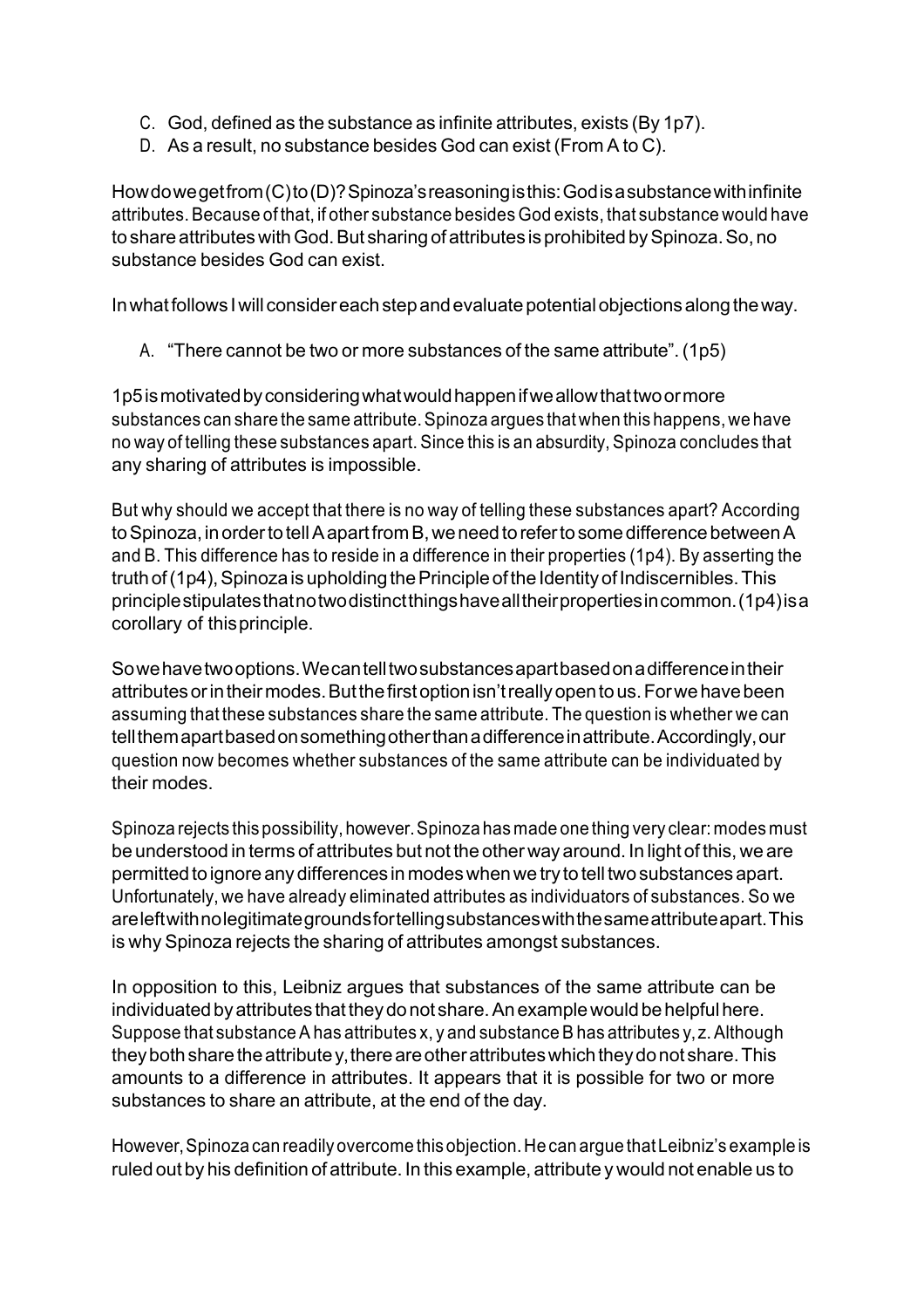think of one substance in particular, because more than one substance has this attribute. This clearly goes against Spinoza's stipulation that each attribute "constitutes the essence" of substance i.e. there is a one-to-many relation between attribute and substance.

B. "It pertains to the nature of a substance to exist". (1p7)

The idea is that the concept of substance involves existence.By contrast, existence is not inherent in the concept of modes.

The reasoning behind 1p7 is this. For Spinoza, "no substance can be caused by anything else" (1p6c). Since Spinoza understands causation in terms of conceptual dependence, if substance is caused by anything else, it would have to be conceived through something otherthanitself,contrarytothenatureofsubstance.Spinozathereforeconcludesthat substance cannot be caused by anything else – it must be caused by its own nature.

C. "No other substance besides God can exist". (1p14)

God is by definition a substance. Applying 1p7 to the case of God, Spinoza concludes that God necessarily exists. Why "necessarily"? This is because, just as other conceptual truths (e.g. a triangle has three sides) are necessarily true, God's existence, which is inherent the concept of God, is also necessarily true.

Next comes the final step in Spinoza's argument. By God Spinoza understands a substance with "an infinity of attributes" (1d6). If any other substance were to exist apart from God, it would have to share attributes with God, contrary to 1p5. So, if God exists necessarily, then no other substance apart from God can exist.

Garrett argues that there is something suspicious about this kind of reasoning. He prompts us to recall how Spinoza goes about arguing for his monism. Spinoza begins arbitrarily with theclaimthatGodexists.Thisclaimisarbitrarybecausehecouldhaveused1p7toprove that any other substance exists. Consider what would happen once we have "proved" that this other substance exists. Why, we wouldn't even be able to grant God's existence, becausetherecanbenosharingofattributesamongstsubstances!AndGod,beinga substancewith"aninfinityofattributes",wouldhavesharedatleastoneattributewiththis other substance.

My response to this criticism coincides with that of Curley's. Spinoza didn't arbitrarily begin with the claim that Godexists. If anything, he is justified in doing so. 1p7 can only be used to proveGod'snecessary existence, because God is the only substance with a coherent nature. Anysubstancewhichdoesn'thave"aninfinityofattributes"isincoherent.Toseewhythisis so, consider the following experiment. Begin by positing a substance S with just one attribute (e.g. extension). There is no reason to restrict S from possessing an extra attribute (e.g. thought). After all, thought and extension are isolated from each other. They won't destroyeachother.So,weshouldsupplementitwithanextraattribute.Andwecanrepeat this process ad infinitum. The Principle of Sufficient Reason stipulates that every fact has to be reasonably explained: if we simply assume that a substance can have a limited number of attributes,weareleavingsomethingunexplained.Butthisisunacceptable.Soonlya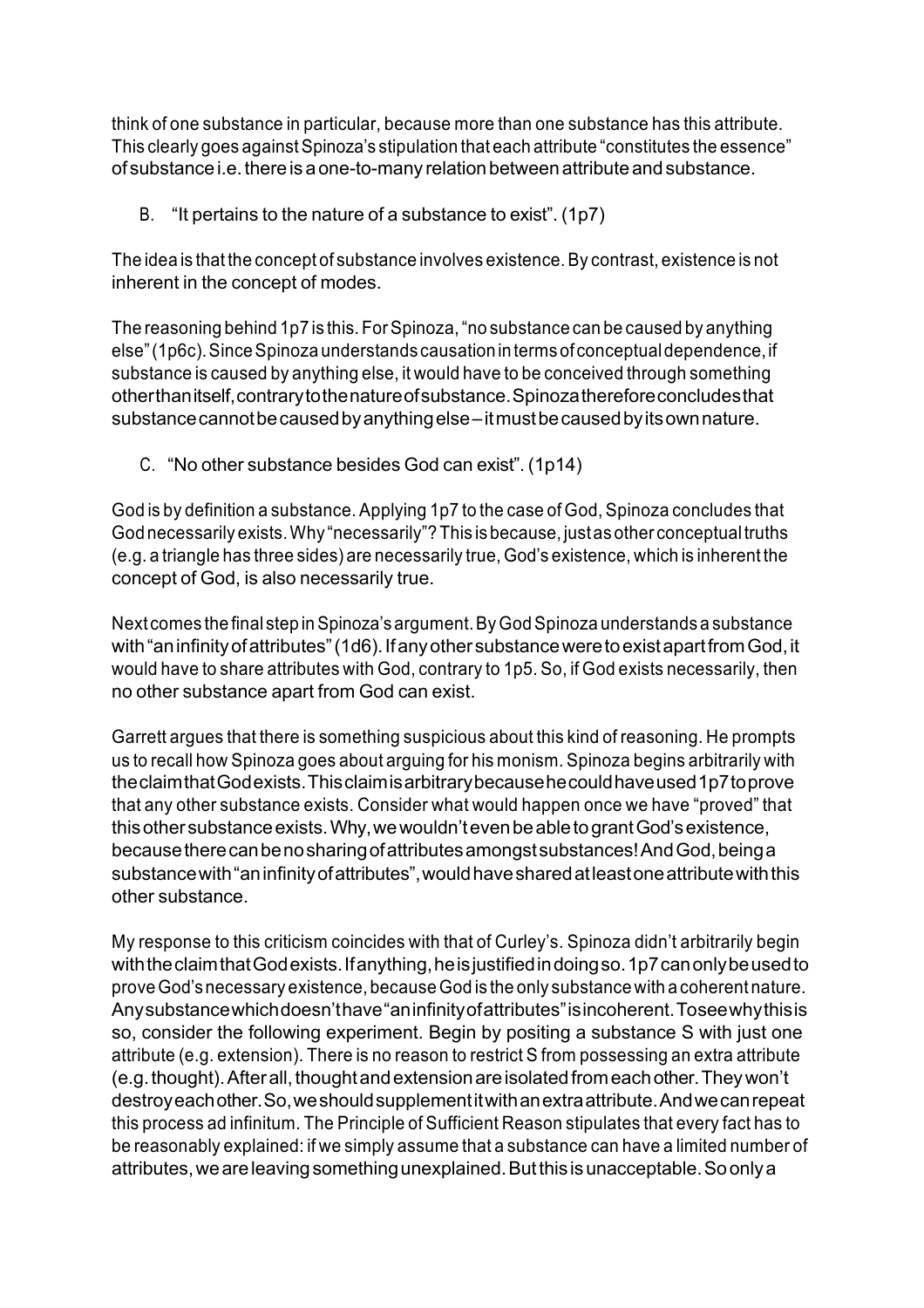substance with an infinity of attributes have a coherent nature. Such a substance would be God.

#### **Conclusion**

I have argued that Spinoza's argument for monism should be read in a particular way, and that,sounderstood,itcanreadilyovercomepotentialobjections.Itisuptothepluralistto convince us that monism is false. (1994)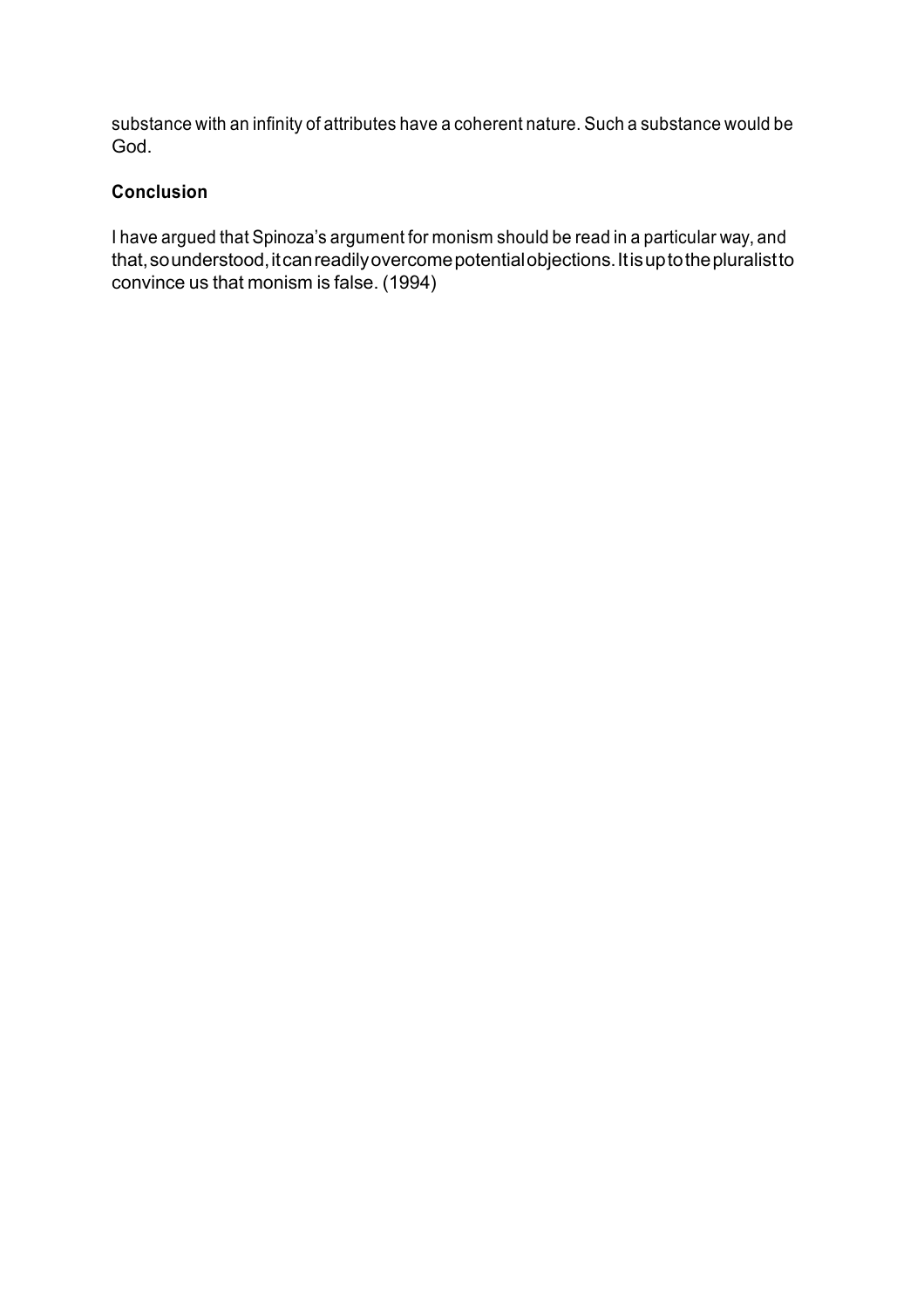# A5 In what sense, if any, was Spinoza a materialist?

# **Introduction**

In this essay I will argue against the statement that Spinoza was a materialist. If this statement is to make any sense, we have to treat Spinoza as positing the extension attribute as fundamental. However, it turns out that the extension attribute is derivate of the attribute of thought. I therefore suggest that Spinoza's philosophy ends in a kind of idealism.

I will motivate a materialist reading of Spinoza in section two. In section three I employ Newlands' arguments to show that a materialist reading of Spinoza doesn't sit well with his philosophy.AmuchbetterinterpretationistounderstandSpinozaasakindofidealist.

#### **The starting place of a materialist reading of Spinoza**

Materialist readings of Spinoza claim that the following is true:

(M) The attribute of extension is fundamental. The attribute thought depends on the attribute of extension.

This requires clarification. For Spinoza, attributes are "what the intellect perceives of a substance as constituting its essence" (Ethics 1d4). An attribute tells us what it is to be a substance.

If we supplement (M) with 1d4, this leads to the following claim: there are different ways of describing the sole possible substance, God. We can think of God as extended, or we can thinkofitsessenceasthought.AlthoughthereareamultitudeofwaystoconceiveofGod, extension is the most fundamental way of conceiving God.

(M) ismotivatedbytheSpinoza'sclaimthat"matter…mustnecessarilybedefinedbyan attributewhichexpresseseternalandinfiniteessence".Thisclaimisfoundinhisletterto Tschirnhaus.Here"matter"mostlikelyreferstothesolepossiblesubstance,God–for according to Spinoza, God is the only possible substance with "an infinity of attributes" (1d9).Accordingly,hereSpinozaispointingtotheideathatGodistobeunderstoodas matter. Since the fundamental attribute of matter is extension, other properties of matter (e.g. thought) would have to bear a relation to extension. This is what the materialist means by (M).

Although this materialist reading of Spinoza has a prima facie plausibility, I shall now argue that it doesn't accord with Spinoza's philosophy. In particular, I contend first that Spinoza has tounderstandtheattributeofthoughtasfundamental,andsecondthat,sounderstood,the attribute of thought becomes the only genuine attribute of God. These two theses combined constitute the basic elements of idealism.

#### **A better interpretation: an idealist reading of Spinoza**

A. The attribute of thought is the most fundamental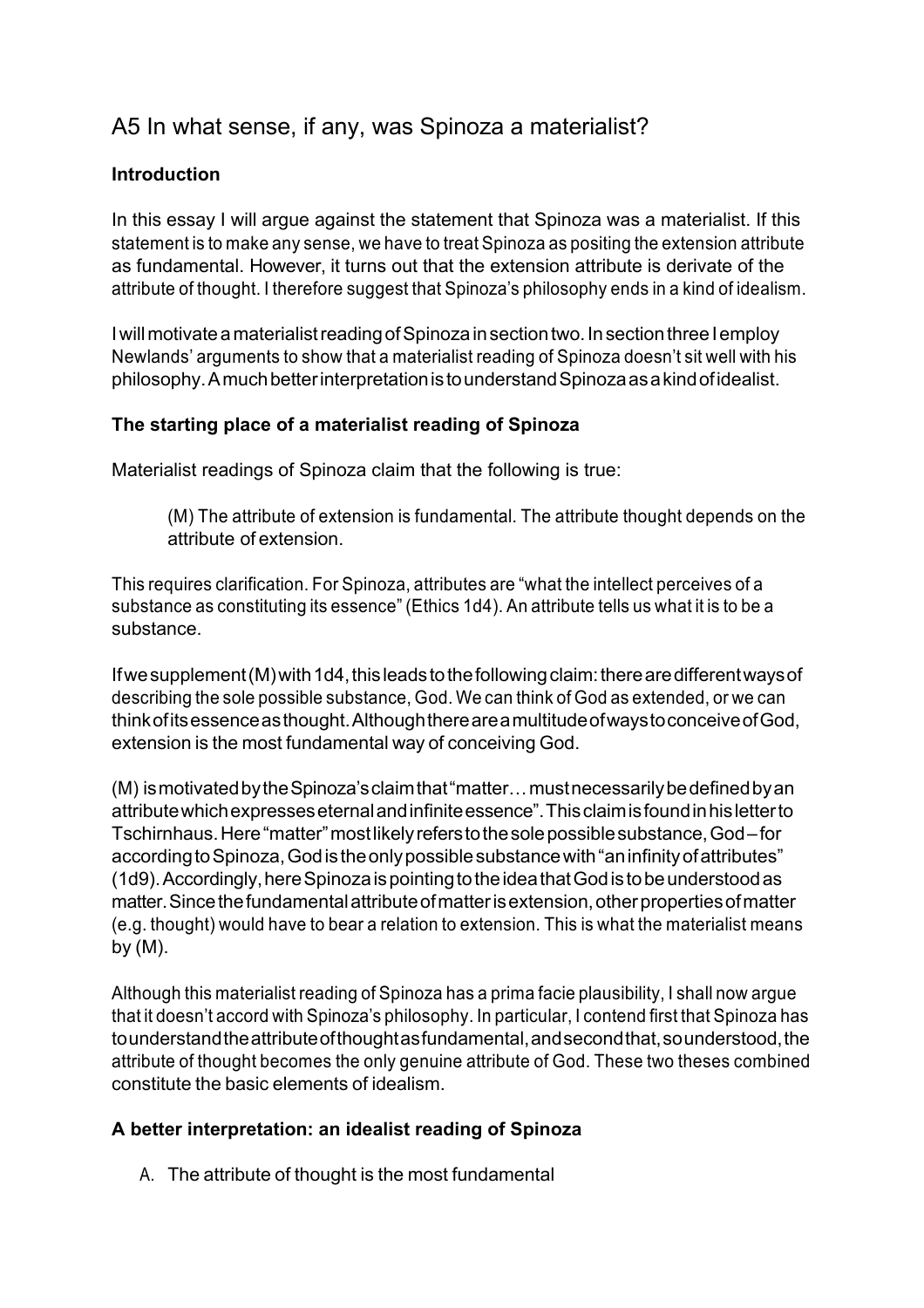My criticism of materialist readings of Spinoza coincides with that of Joachim's: they don't sit well with Spinoza's definition of attribute. As I have already noted, Spinoza claims that "By attribute I understand what the intellect perceives of a substance as constituting its essence" (1d4).WhatSpinozameansbythisisthat,inorderforsomethingtobeanattribute,ithasto bear a relation to the intellect: becausewheneverthe intellect thinks of a substance, it alwaysconceivesofitintermsofanattribute.Thisimplies thatanattributeisessentially related to a feature of thought – that of intellectual perception.

WhataddstomyargumentisthefactthatSpinozamadeanevenbolderclaiminanearly letter.He said and I quote:"I understand the same by attribute, except that it is called attribute in relation to the intellect, which *attributes* such and such a definite nature to substance". Here Spinoza explicitly says that all the other natures (i.e. attributes) of substancearedependentonthought.Whatfollowsfromthisisthattheattributeofthought is fundamental, and that all the other attributes (including extension) derive from it.

We might even generalize this argument. Thought dependence not only pertains to attributes. This will become clear once we see that Spinoza also defines substance in terms of a feature of thought:"substance is thatwhich is in itself and conceived through itself" (1d3).So,justlikeattributes,theattributeofthoughtisfundamentalinourunderstandingof substance. Since substance constitutes the basic ontology of Spinoza's ontology, we have to conclude that the attribute of thought is very fundamental in Spinoza's philosophy.

Thisresultdirectlycontradicts(M).(M)stipulatesthatextension,asopposedtothought,is fundamental in Spinoza's ontology. It is true that there is textual support for this reading. Spinoza'sclaiminhislettertoTschirnhausgivestestimonytothis.However,aswehave seen, if Spinoza accepts (M), he would find it difficult to reconcile (M) with his definitions of attributes and substance. Would he want to accept that his theory is inconsistent? Obviously not.Theeasywayoutistoabandon(M)andaccepttheidealistreading.Itiscommonfor philosophers to vacillate between opposite views. The important thing is to identify a particular interpretation as the most consistent tendency of their views.

B. The attribute of thought is the only genuine attribute

Wecangoevenfurtherwithmylineofreasoning.MaterialistreadingsofSpinozastipulate thatGodhasamultitudeofattributes(e.g.extensionandthought).Inasmuchasthoughtis a property of God, it still is a genuine attribute, albeit less fundamental. So the materialist might think that, even if we are to go with the idealist reading – even if we are to postulate thought as the fundamental attribute of God–we can still properly say that God has the attribute of extension, albeit derivatively.

The problem is precisely that, if we are to adopt an idealist reading of Spinoza, thought will become the only genuine attribute in Spinoza's philosophy. We can't even say that extension is a proper attribute of God.

If thought is, as we have seen, that pervasive in Spinoza's ontology, then (here I quote Newlands) "the apparent plurality of God's attributes would dissolve into a plurality of ways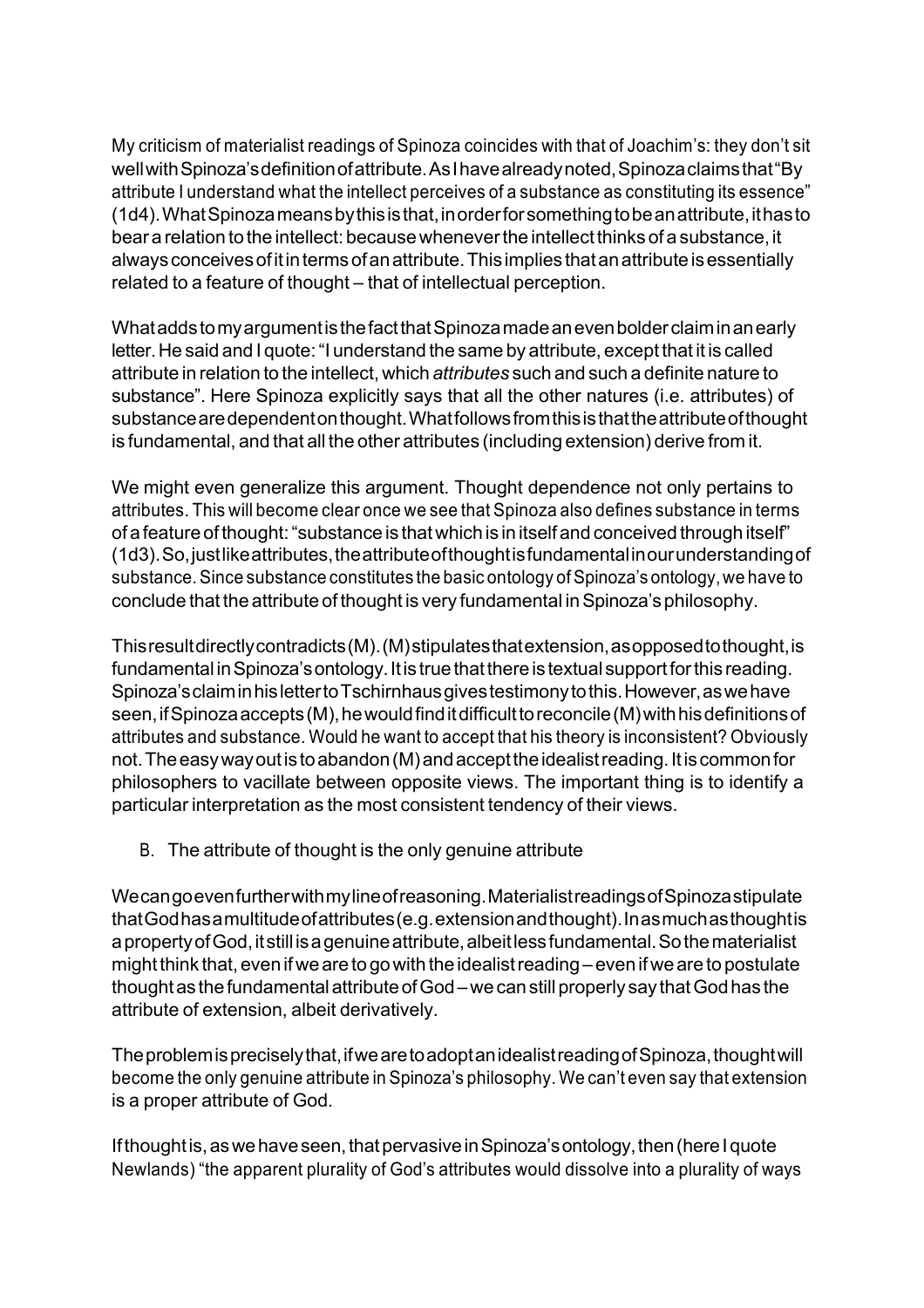ofthinkingaboutGod".Inotherwords,sincealldifferentwaysofconceivingGodarejust featuresofthought,allthesedifferentattributesareontologicallydependentonthought. ButSpinozaclearlyclaimsthatinorderforsomethingtobeanattributeithastobewholly self-contained (1p10). Because attributes other than thought aren't wholly self-contained (theycan'tbecharacterizedwithoutreferencetothought),theyviolatethiscriterion.Asa result,attributesotherthanthoughtdonotcountasattributes.Hence,extensiondoesn't qualify as an attribute of God (again, contrary to (M)).

#### **Evaluating idealist readings of Spinoza**

At this point the materialist might turn to the following kind of objection: if at the end of the day thought is the only attribute, why do we have the illusion that there exists a plurality of attributes?Wedon'tgenerallythinkthateverythingthatexistsderivefromthought,dowe? IfidealistreadingsofSpinozacan'tprovideuswithaplausibleexplanation,itishardtosee why this reading is tenable.

My answerto this is that, even though our intellects perceive the sole substance God as thoughithasapluralityofattributes,Goddoesn'tactuallyexhibitthisdiversityofattributes. By accepting this, I am endorsing a kind of subjectivist interpretation of attributes: our perceptionofthemultiplicityofattributesdoesnotcorrespondtotheactualnatureofGod.

Itisusefultodistinguishthesubjectivistinterpretationofattributesfromtheidealistreading of Spinoza. One doesn't imply the other. Anti-idealist readings of Spinoza can readily grant that our perception of attributes is subjective. On the other hand, idealist readings of Spinoza can deny this subjectivist interpretation of attributes – they might argue that it should be apparent to the intellect that God only exhibits the attribute of thought. Here I am endorsing both views.

I,likeHegel,concludethatwecometothinkthatthereisapluralityofattributesbecause our perception ofreality is flawed.God only has one unified attribute but we come to believethatattributesarediversified.Assuch,ourintellectprovidesthegroundforour mistake. This conclusion supports our position that thought underlies all the other attributes: no attributes can be conceived without being essentially related to an activity of thought. It is this activity that is responsible for our systematic mistake. So our idealist reading of Spinoza remains plausible.

Here the materialist might turn to another objection, one relating to a different kind of absurdity. Up till now we have only considered two ontological categories: substance and attribute. There is actually an extra ontological category in Spinoza's philosophy: a mode. A mode, according to Spinoza, is "the affection of a substance, or that which is in another through which it is also conceived" (1d5). Modes are ontologically dependent upon substances. How does modes fit into our idealist reading of Spinoza?

Materialists reading of Spinoza, the materialist could argue, has no problem incorporating modes into their picture. When Spinoza claims that modes are "in" the substance, he really means that finite modes such as dogs, trees, tables, people require God i.e. matter to exist.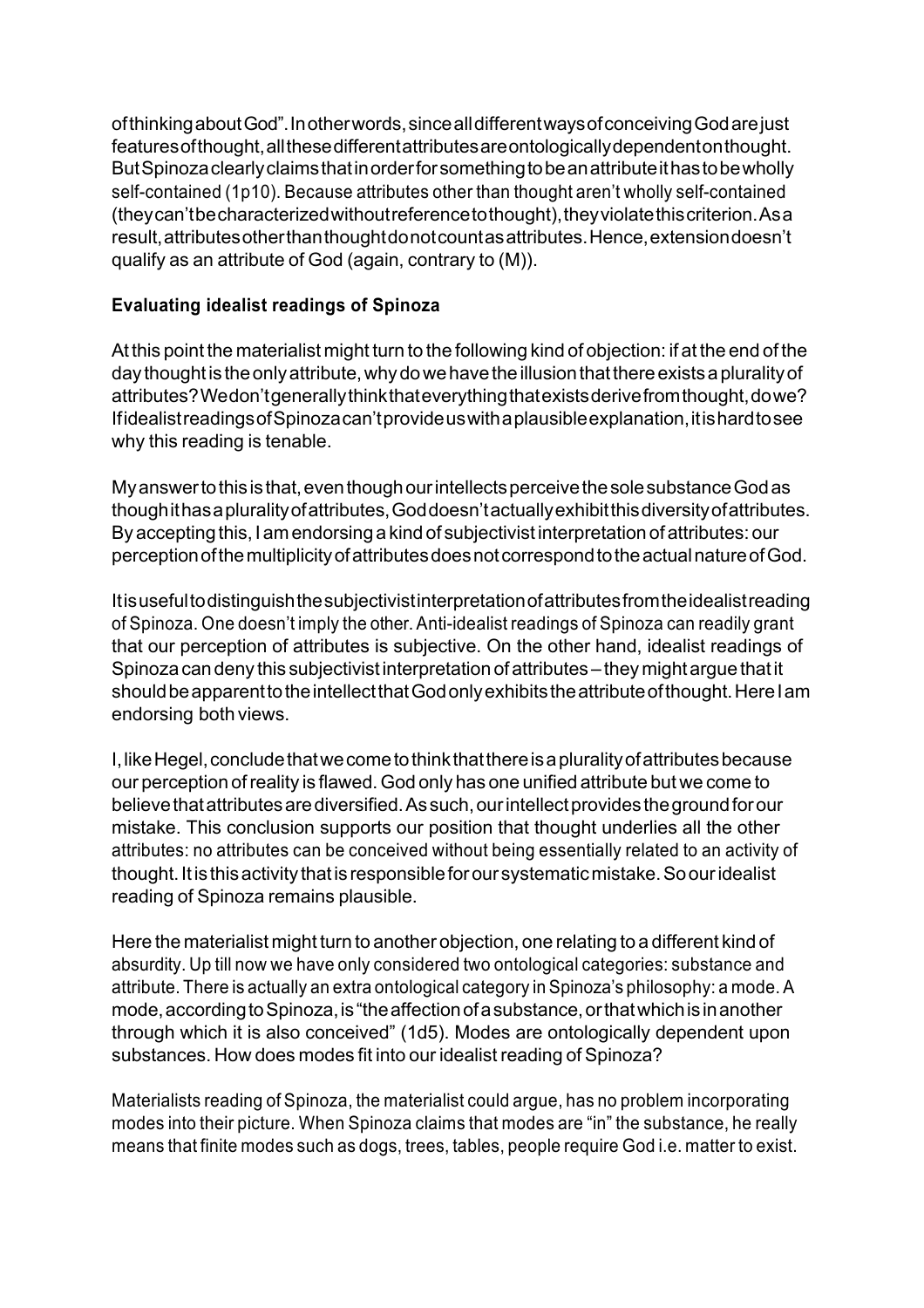This is not a controversial position at all. It only says that particulars such as dogs, trees, tables and people are corporeal things.

Bycontrast,ifSpinozaisanidealist,hewouldhavetoassertthathumanbeingsaresimply modifications of thought. Recall that modes are, like attributes and substance, essentially related to the activity of thought (1d5). So it turns out that finite modes are at best elements orderivationsofimaginationandthought.Sohumans,beingfinitemodes,donothave bodies. We are just activities of the intellect. Idealists reading of Spinoza might sound plausibleatfirstbecausetheyonlyassertthatthoughtisthefundamentalattributeofGod. But they don't sound so plausible after all, given that this priority of thought implies that particulars e.g. dogs, trees, tables and people are derivations of thought.

I take this point as correct, but I argue that we should still favor idealist over materialist readingsofSpinoza.Itistruethatneitherinterpretationsarewhollysatisfactory.Thefact remains that materialist readings of Spinoza render his system incoherent, whereas idealist readings of Spinoza force us to challenge our everyday intuitions. But if we have to make a choice between incoherency and absurdity, it is clear that we should favor the latter as opposed to the former. Spinoza's views can still be defensible even if they give way to absurdity. On the other hand, if his views are obviously incoherent, there is no hope of remedying them.

## **Conclusion**

I have argued that Spinoza should be understood as an idealist, as opposed to a materialist. This is because if we are to understand Spinoza as a materialist, that would render his systemincoherent.Inparticular,myargumentshavedemonstratedthatthepriority of the extension attribute doesn't sit well with Spinoza's definitions of attribute and substance. In light of this, we should think of Spinoza as an idealist, even if this reading gives way to absurdity. (1826)

B11 Is marriage an institution worth keeping? Discuss, drawing on the views of thinkers in the early-modern philosophical debate.

#### **Introduction**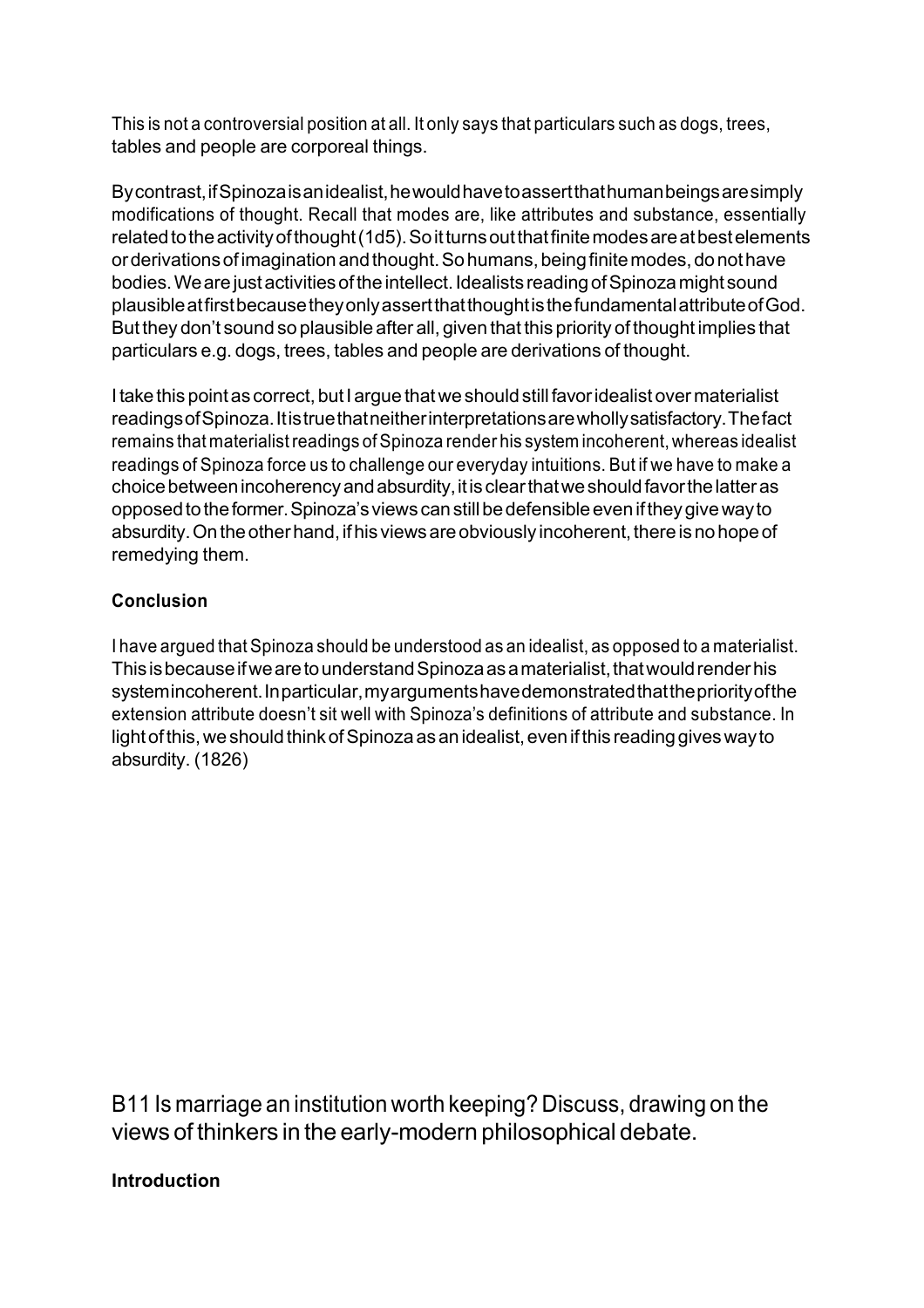In this essay I will argue that marriage is an institution worth keeping. It is true that contemporary marriages in the early modern period deprives women of their selfhood. But thisflawednatureofcontemporarymarriagescanbecorrected.Thesolutionistoadopta sexless union of minds in marriage. It is too quick to renounce marriage when we can adopt new models in place of it.

InwhatfollowsIwilldrawontheviewsofAstellandCavendishtoillustratemypoint.Iwill begin by characterizing Astell's pessimistic outlook on marriage, and go on to offer Cavendish'srenegotiatedconceptofmarriageasasolutiontotheproblemofmarriage.

## **Marriage understood in terms of slavery**

InherReflectionsuponMarriage,Astellwasveryclearthatshedidnotthinkofmarriageas aninstitutionworthkeeping.Touseherownterms,shebelievesthatwomenare"either forced or deceived into entering the state of marriage". How does she arrive at such a view? As Broad details, there are three steps to her argument that we should denounce marriage altogether:

- A. Slavery is, by Locke's definition, morally objectionable.
- B. Marriage is a form of slavery.
- C. Therefore, marriage is morally objectionable.

I shall now go over each step. I contend that Astell's argument against marriage is prima facie plausible.

A. Slavery is in itself morally objectionable

In Two Treaties, Locke provided us with a definition of slavery. According to him, the conditions of slavery involve three components.

First, to be a slave is to be subject to the arbitrary power of anotherman. When a person P is subject to the arbitrary power of another man, that other man can freely control P's properties,whetheritbeP'slifeorP'sotherpossessions.Isay'freely'becausetheother man can dispose of P's properties without being held to accountable to any moral principles.

Second, the other person need not exercise this arbitrary power over P in order for P's condition to count as slavery. So long as P is under the threat of another person's absolute dominion, P is in a condition of slavery.

Third,aslaveisalwaysinastateofinsecurity.ThingsmightbedoingwellforP,butPis always susceptible to the master's inconstant arbitrary will. Sounderstood,slaverypreventsamanfromfulfillinghisdutyofself-preservation.Thisis because his means of self-preservation can always be taken from him violently. To the extent that slavery violates the law of self-preservation, slavery is morally unjustified.

B. Marriage is a form of slavery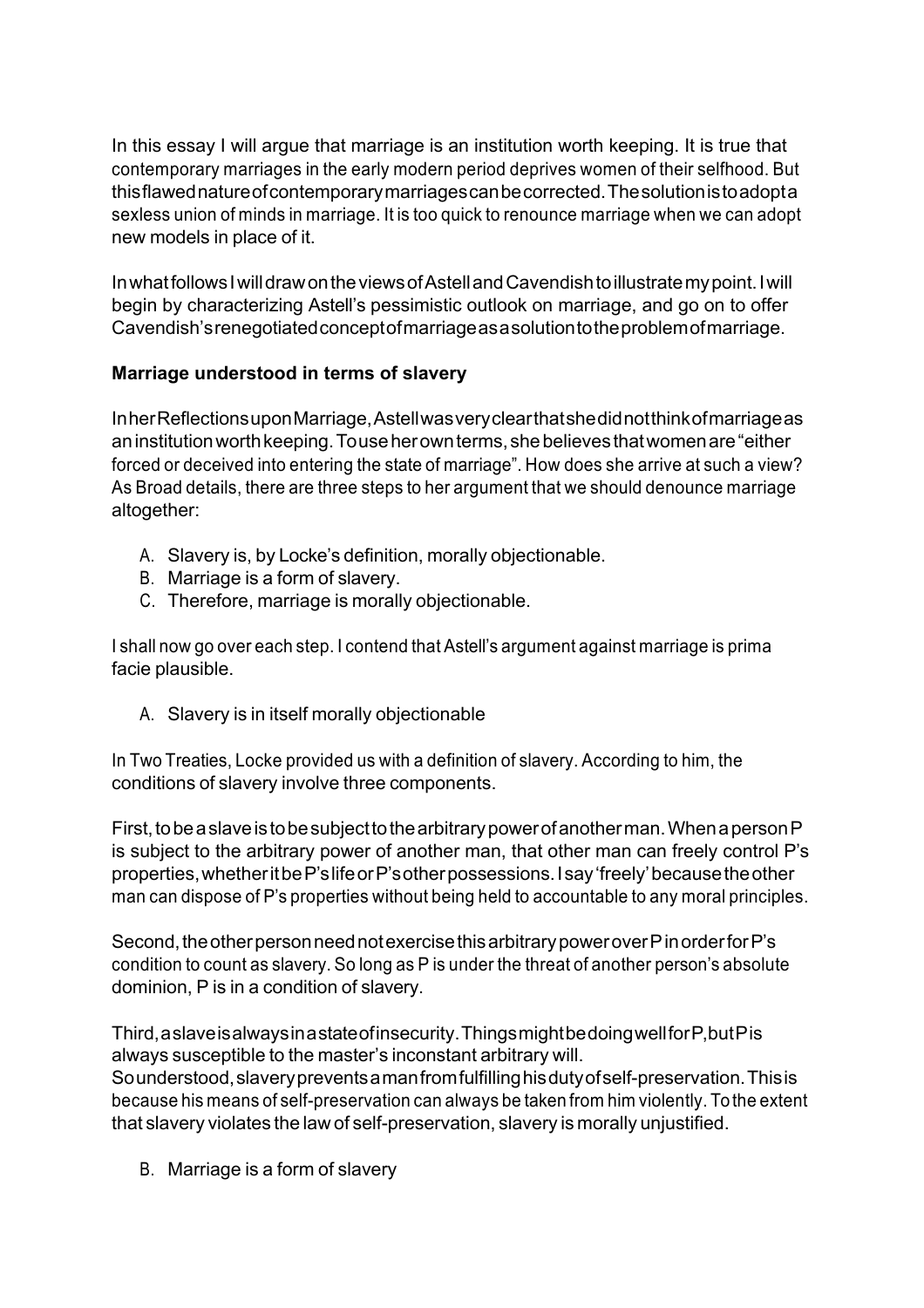Astell argues that marriage displays all the elements of slavery.

When a woman marries, she is subject to the will and desire of her husband. To illustrate, considerSprint'stheBride-WomansCounseller,aweddingsermonoftheearlymodern period.Itstatesthatthewomanmustnotonlyobeyherhusband,butmustalsoonlydesire what "her husband would approve and allow". To this extent, marriage governs the wife "absolutelyandentirely".Thewifemustnotonlyshowoutwardrespectforherhusband, but also "submit her reason" to her husband's liking.

Onceawomanhasenteredintoastateofmatrimony,shewillalwaysbeunderthethreatof her husband's dominion. Her husband might treat her well, but nothing prevents the husband from dominating over her, even if he never exercises that capacity.

The wife is always in a state of uncertainty. Common law in Astell's time stipulates that when awomanmarriesaman,herlegalstatuswillbe"subsumedunderthatofherhusband".So evenifthehusbanddisposesofherproperty,nolawwould"affordherredress".So,thewife cannot be sure that her husband will treat her well.

ItmightbeobjectedthatmarriedwomeninAstell'stimearenotenslavedbecause(unlike slaves)their husbands (masters) cannot kill them without legal consequences. My response is that taking lives with impunity is not a necessary condition for slavery. As Locke details, for P to be in a condition of slavery it is sufficient that some other person has absolute power over P. This absolute power might only pertain to P's material property or P's liberty.

C. Marriage is morallywrong

IncorporatingLocke'sideas,Astellarguesthatmarriageiswrongbecauseitviolatesthe wife's duty to preserve herself. It is important to note a distinction here. Whereas Locke understands "property in our person" to mean that we have a duty to preserve our body, materialproperty,etc.,Astellequates"propertyinourperson"withourimmaterialmind,as opposed to our physical body.

When Astell says that marriage is morally objectionable, she means that it takes away what should rightfully be the wife's: her reason. Since marriage forces the wife to listen to her husband's every wish, hermoral liberty is sacrificed. In the Christian Religion, Astell talks about how the wife's only purpose is to please her husband, and to "sooth his pride and flatter his vanity". It wouldn't be possible for the wife to cultivate virtues, since her business of pleasing her husband occupies all of her time. For example, she would have to constantly thinkofwaystogivepraisestoherhusband(e.g.convinceherhusbandthatheisanupright person even when he makes mistakes).Astell contends that this sort of behavior encourages deceit in women. This could, Astell continues, potentially leads to the wife's damnation.

Although Astell's argument is prima facie plausible (after all, it is a valid argument based on plausible assumptions), I argue that we can avoid her conclusion that the institution of marriage is not worth keeping. My strategy is to reject premise (B). I contend that we can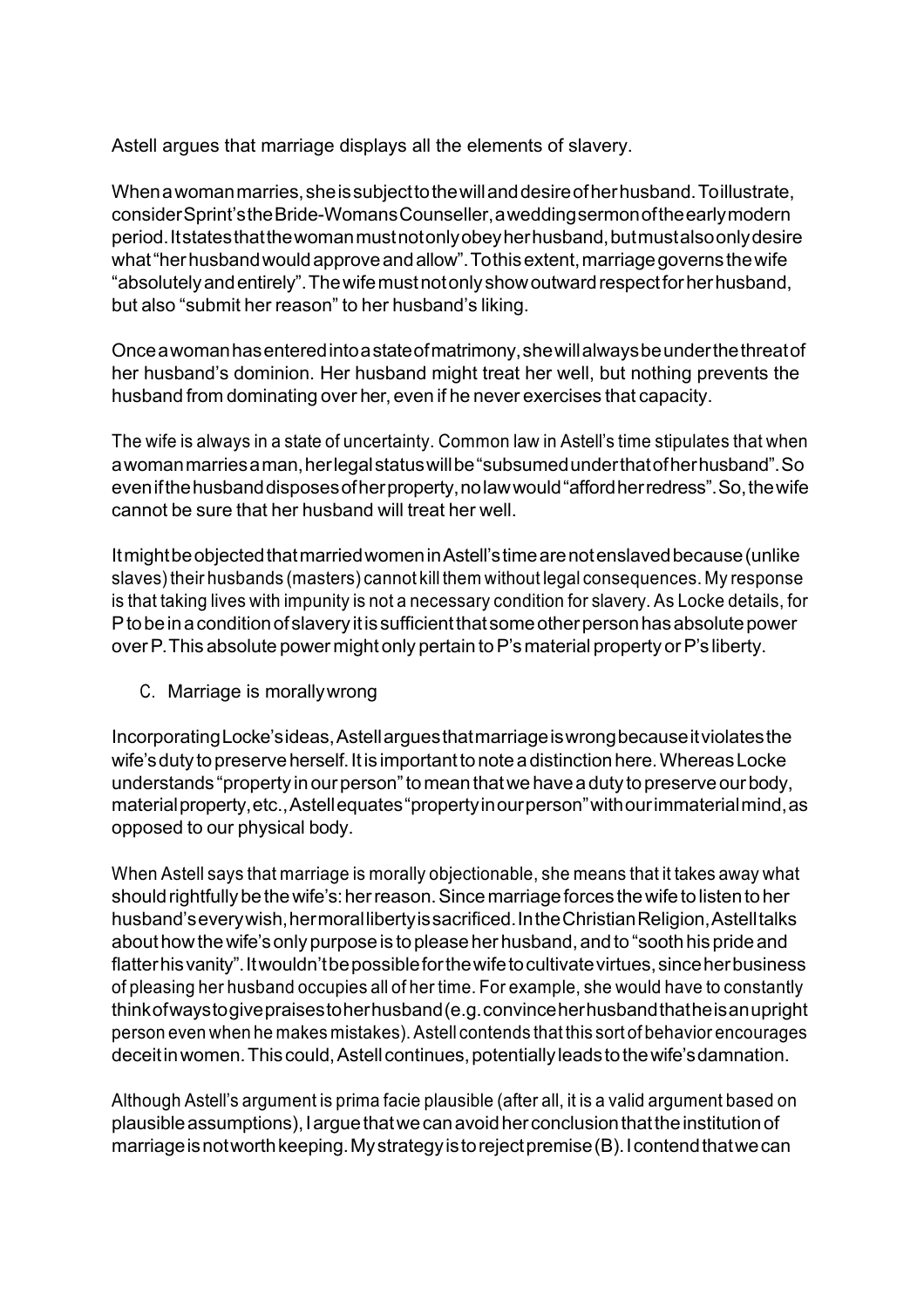re-understand marriage (using Cavendish's model)in a way such that it no longerinvolves elements of slavery.

#### **Marriagere-understoodasanintellectualpartnershipbetweenhusbandandwife**

(B) is motivated by the idea that marriage deprives the wife of her reason.

Similarly,Cavendisharguesthatcontemporarymarriagesintheearlymodernperiodare problematicbecausetheydepriveofthewifeofherselfhood.InresponsetoDolan,who asserts that the wife should give up her independence because "marriage and selfhood are radicallyincompatible",shearguesthathusbandsandwivesshouldbespiritualequals(in The Blazing World, the Empress was told by the spirits that "there was no difference of sexes amongstthem").Unlesswereformulatetheconceptofmarriage,therewouldbenoplace for the wife to speak for herself and judge for herself, and that would prove to be her intellectual downfall.

So Cavendish and Astell appear to have been thinking along the same lines. They both find contemporary marriages objectionable because these marriages undermine the intellectual independence of women. But it is useful to point out that, while Astell only refers to mental slavery in the matrimonial state, Cavendish uses physical sexuality to further demonstrate the sexual hierarchy inherent in marriage. This difference in approach can be accounted for oncewerealizethatAstellandCavendishthinkdifferentlyaboutmetaphysics.Astell,for example, adopts a kind of Cartesian dualism. To the extent that we are only our mind, slaverywithinmarriagehastomanifestitselfasaformofmentalsubmission.Bycontrast, Cavendish accepts some kind of materialism – she regards humans as corporealthings,and minds as properties of matter. As a result, the threats imposed on the wife by the husband are as prominent in the physical realms as in the spiritual realm. Therefore, Cavendish talks about how the wife is threatened by pregnancy (which could lead to death) and betraval (the husband could confiscate all of her material property).She also describes heterosexual sexas'adisease'(TrueRelations), to the extent that it exemplifies a physical difference between male and female body parts and hence the subordination of women to men.

Despite this important difference, in so far as Cavendish's renegotiated concept of marriage overcomes spiritual inequality (contrary to (B)), it still stands as a solid response to Astell's argument against marriage.

Two important elements are involved in Cavendish's concept of marriage. First, marriage is a sexlessreunionofminds.AsIhavejustnoted,heterosexualsexrendersgenderunequal because it is traditionally depicted as exemplifying the physical subordination of women to men. Therefore, by eliminating the difference inherent in the bodies of men and women, spiritual inequality within marriage would become unfounded. Cavendish is very clear about this conditionofmarriagewhenshenotes thatherloveforherhusbandis "notamorous love", which is according to her "a disease" (A True Relation).

Second, marriage makes room for spiritual eroticism in place of physical eroticism. In the prefatory materials to her 1662 volume of plays, Cavendish acknowledges her husband's contribution to this work of hers. But this work only shows her name on the title page.